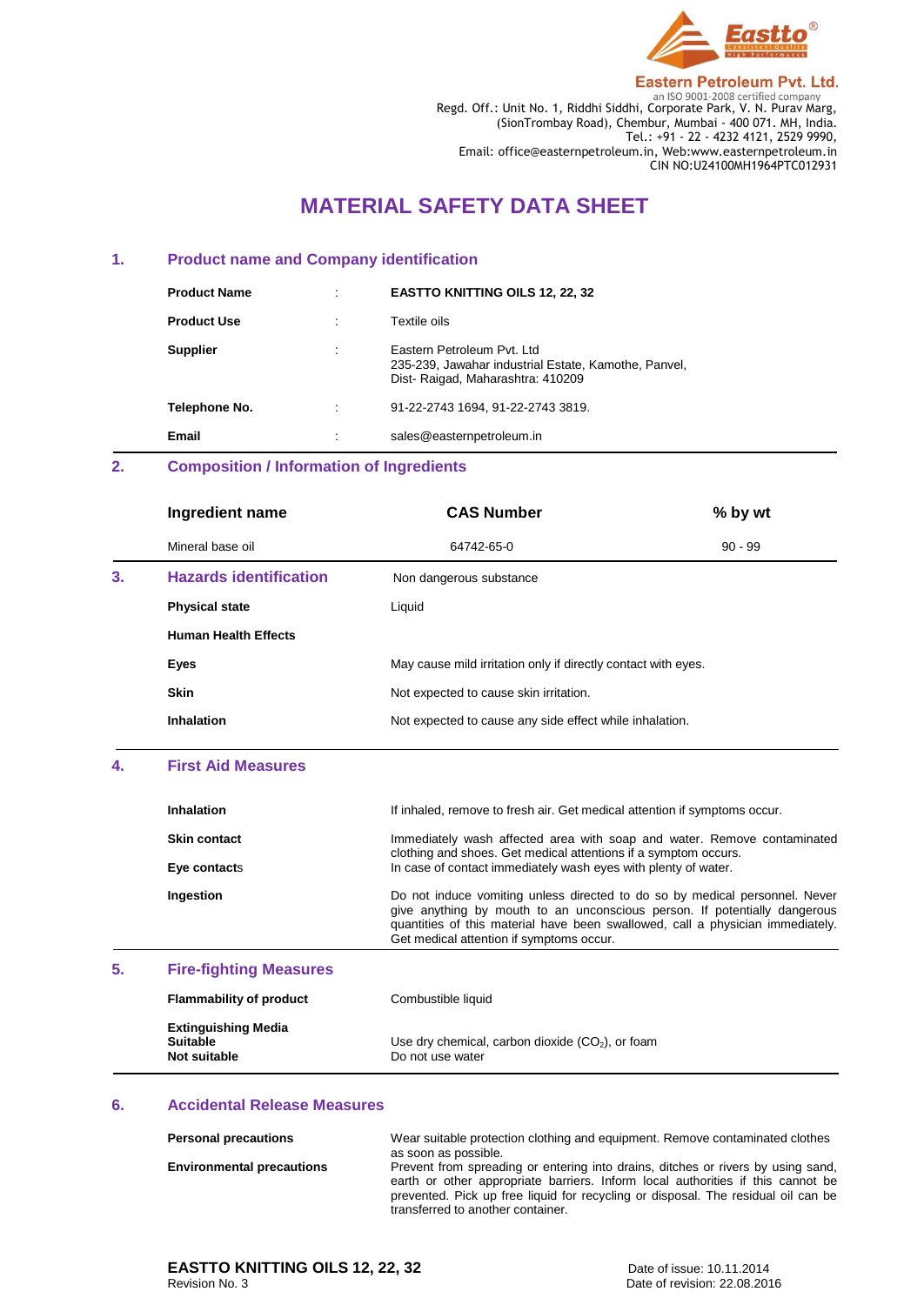

#### Eastern Petroleum Pvt. Ltd.

**ENDENSE 2008**<br>Regd. Off.: Unit No. 1, Riddhi Siddhi, Corporate Park, V. N. Purav Marg, (SionTrombay Road), Chembur, Mumbai - 400 071. MH, India. Tel.: +91 - 22 - 4232 4121, 2529 9990, Email: office@easternpetroleum.in, Web:www.easternpetroleum.in CIN NO:U24100MH1964PTC012931

| Clean up method- small spillage   | Absorb liquid with sand or earth, sweep up and remove to a suitable, clearly        |
|-----------------------------------|-------------------------------------------------------------------------------------|
|                                   | marked container for disposal in accordance with local regulation.                  |
| Clean up methods - large spillage | Prevent from spreading by making a barrier with sand, earth or other                |
|                                   | containment material. Reclaim liquid directly or in an absorbent. Dispose of as for |
|                                   | small spills.                                                                       |

## **7. Handling and Storage**

| <b>Handling</b> | Handle in accordance with good industrial hygiene and safety practices. If<br>handled at elevated temperatures or with high speed mechanical equipment,<br>vapors or mists might be released and require a well ventilated workplace. |
|-----------------|---------------------------------------------------------------------------------------------------------------------------------------------------------------------------------------------------------------------------------------|
| <b>Storage</b>  | Store at ambient temperature or with lowest necessary heating as required for<br>ease of handling.                                                                                                                                    |

#### **8. Exposure Controls / Personal Protection**

| <b>Control parameters</b>     | Use under well ventilated areas                                          |
|-------------------------------|--------------------------------------------------------------------------|
| Personal protection equipment |                                                                          |
| <b>Respiratory protection</b> | Avoid inhalation use suitable mask with filter if necessary.             |
| <b>Hand protection</b>        | Wear oil-resistant protective gloves if there is a risk of skin contact. |
| Eye protection                | For eyes protection wear safety goggles.                                 |
| Skin and body protection      | Use protective cloths and gloves.                                        |
| <b>Hygienic measures</b>      | Act in accordance with good industrial Hygiene and safety practice.      |

## **9. Physical and Chemical Properties**

| <b>CHARCTERISTICS</b>              |           | 22        | 32        |
|------------------------------------|-----------|-----------|-----------|
| <b>Physical state</b>              | Liauid    | Liquid    | Liauid    |
| Odour                              | Mild      | Mild      | Mild      |
| Kinematic viscosity $@$ 40 °C, cst |           | 22        | 32        |
| Solubility in water                | Insoluble | Insoluble | Insoluble |
| pН                                 | N.A       | N.A       | N.A       |
| Flash point <sup>o</sup> C         | 180       | 180       | 190       |

#### **10. Stability and Reactivity**

|     | <b>Reactivity and stability</b><br><b>Conditions to avoid</b><br>Hazardous decomposition products<br>Hazardous polymerization | Stable at normal conditions and decompose at higher temperature.<br>Excessive heating and highly oxidizing agents<br>Hazardous decomposition products are not expected to form during normal<br>storage.<br>Under normal conditions of storage and use, polymerization will not occur. |
|-----|-------------------------------------------------------------------------------------------------------------------------------|----------------------------------------------------------------------------------------------------------------------------------------------------------------------------------------------------------------------------------------------------------------------------------------|
| 11. | <b>Toxicological Information</b>                                                                                              |                                                                                                                                                                                                                                                                                        |
|     | <b>Potential chronic health effects</b><br>Carcinogenicity                                                                    | No known significant effects or critical hazards.                                                                                                                                                                                                                                      |
| 12. | <b>Ecological Information</b>                                                                                                 |                                                                                                                                                                                                                                                                                        |
|     | <b>Environment effect:</b>                                                                                                    | Will not have chronic effect on aquatic environment                                                                                                                                                                                                                                    |
| 13. | <b>Disposal considerations</b>                                                                                                |                                                                                                                                                                                                                                                                                        |
|     | Waste disposal procedure:                                                                                                     | Place contaminated materials in a disposable container and dispose of in<br>accordance with Local, State environmental regulations and contact local<br>environment and health authorities to get the permission for waste disposal.                                                   |
| 14. | <b>Transport Information</b>                                                                                                  | Not classified as hazardous for transport (DOT, TDG, IMO/IMDG, IATA/ICAO)                                                                                                                                                                                                              |